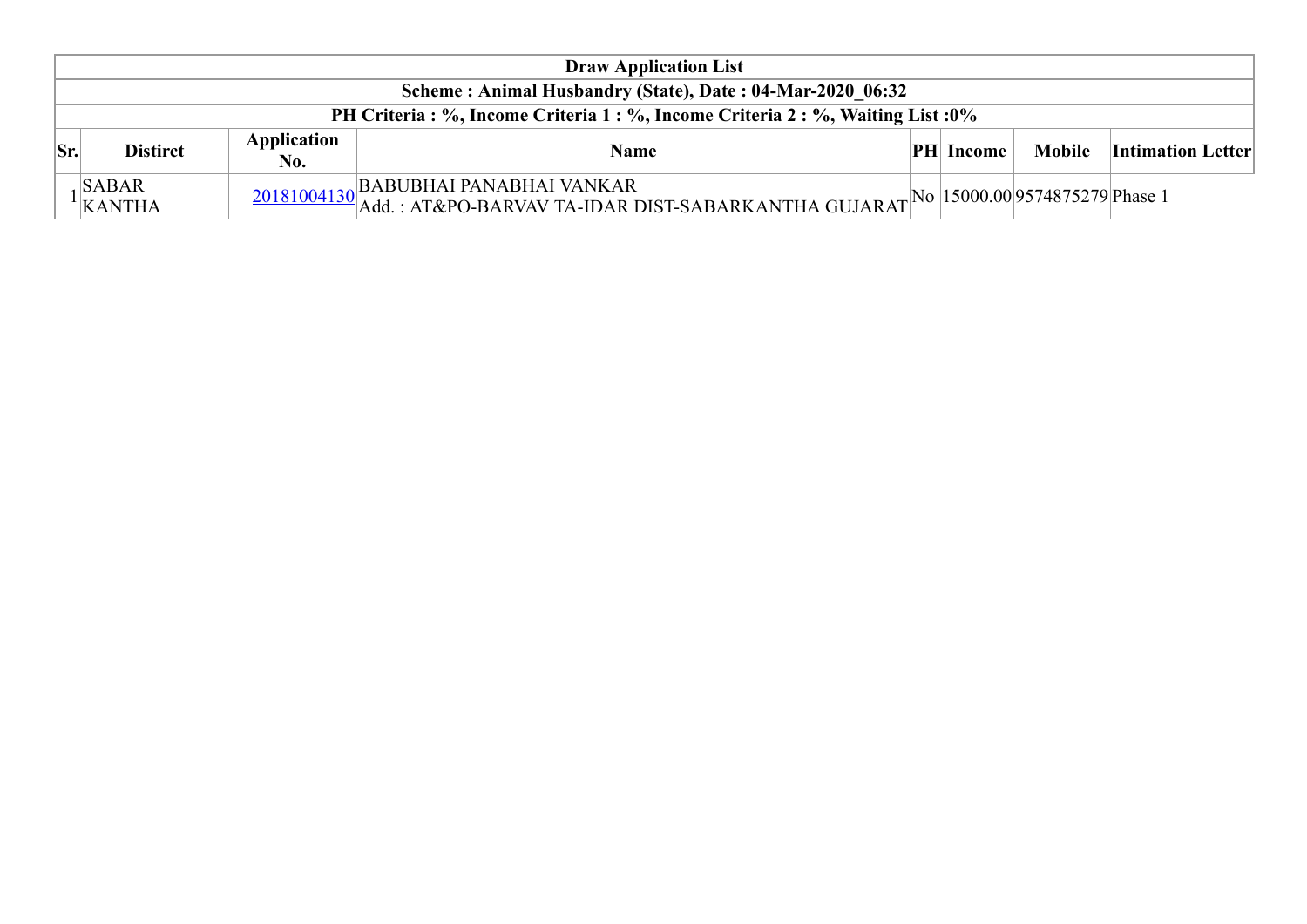|      | <b>Draw Application List</b>                                                     |                 |                                                                                                                                        |  |                  |  |                                 |  |  |  |
|------|----------------------------------------------------------------------------------|-----------------|----------------------------------------------------------------------------------------------------------------------------------------|--|------------------|--|---------------------------------|--|--|--|
|      | Scheme: Animal Husbandry (State), Date: 04-Mar-2020 06:32                        |                 |                                                                                                                                        |  |                  |  |                                 |  |  |  |
|      | PH Criteria : %, Income Criteria 1 : %, Income Criteria 2 : %, Waiting List : 0% |                 |                                                                                                                                        |  |                  |  |                                 |  |  |  |
| lSr. | <b>Distirct</b>                                                                  | Application No. | <b>Name</b>                                                                                                                            |  | <b>PH</b> Income |  | <b>Mobile</b> Intimation Letter |  |  |  |
|      | 1SURENDRANAGAR                                                                   |                 | 20181000124 NARESHBHAI BHALABHAI CHAVDA<br>20181000124 Add. : AT KUNDHADA TA CHOTILA DIST SURENDRANAGAR No 25000.00 9638528473 Phase 1 |  |                  |  |                                 |  |  |  |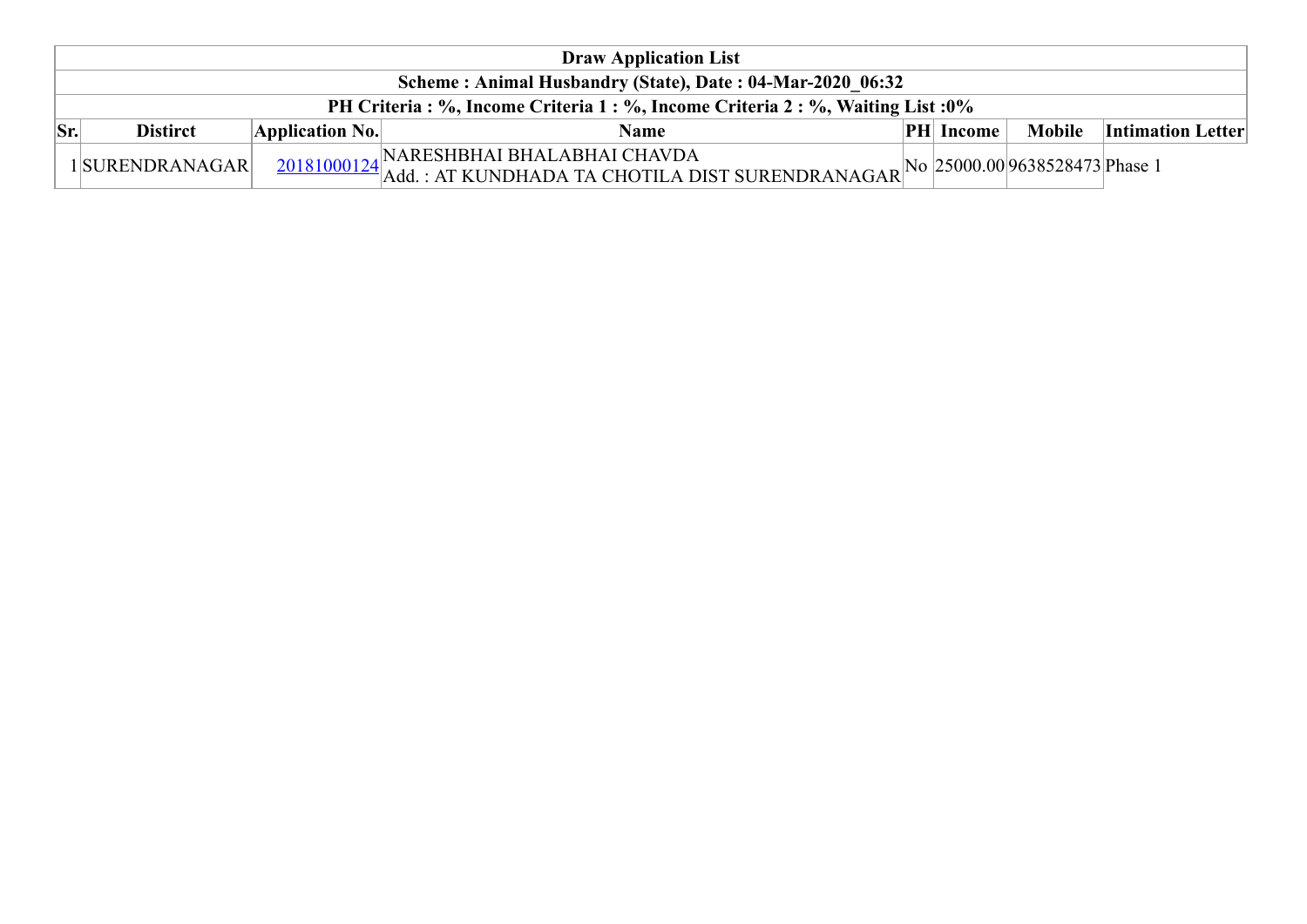|          | <b>Draw Application List</b>                                                     |                 |                                                    |  |                  |  |                                   |  |  |  |  |
|----------|----------------------------------------------------------------------------------|-----------------|----------------------------------------------------|--|------------------|--|-----------------------------------|--|--|--|--|
|          | Scheme: Animal Husbandry (State), Date: 04-Mar-2020 06:32                        |                 |                                                    |  |                  |  |                                   |  |  |  |  |
|          | PH Criteria : %, Income Criteria 1 : %, Income Criteria 2 : %, Waiting List : 0% |                 |                                                    |  |                  |  |                                   |  |  |  |  |
| $ S_{r}$ | <b>Distirct</b>                                                                  | Application No. | Name                                               |  | <b>PH</b> Income |  | <b>Mobile</b>   Intimation Letter |  |  |  |  |
|          | 1BANAS KANTHA                                                                    |                 | $\frac{20181003270}{\text{Add.}: \text{AT BHAPI}}$ |  |                  |  |                                   |  |  |  |  |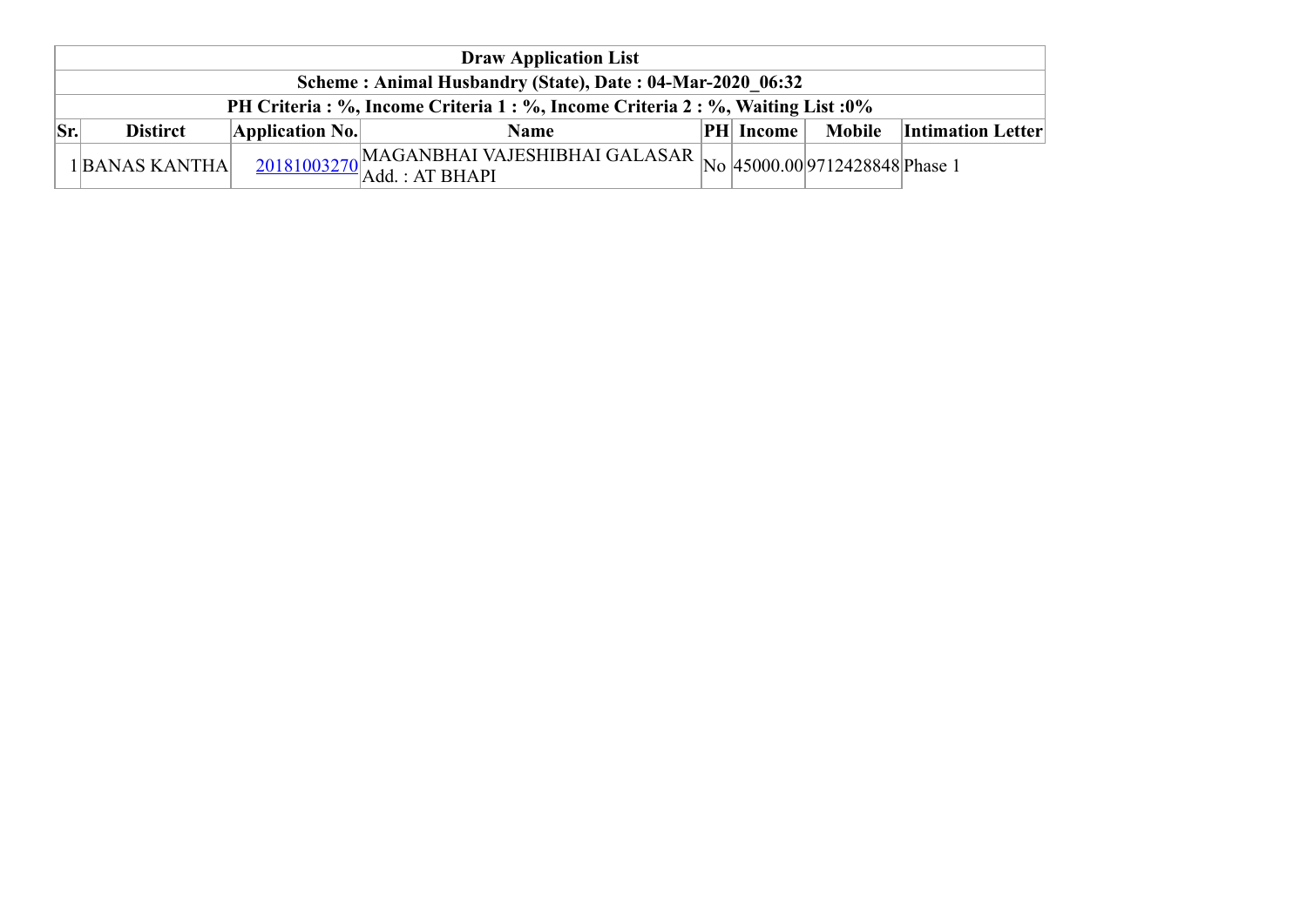|            | <b>Draw Application List</b>                                                     |                 |                                                                                        |  |                  |  |                                 |  |  |  |  |
|------------|----------------------------------------------------------------------------------|-----------------|----------------------------------------------------------------------------------------|--|------------------|--|---------------------------------|--|--|--|--|
|            | Scheme: Animal Husbandry (State), Date: 04-Mar-2020 06:32                        |                 |                                                                                        |  |                  |  |                                 |  |  |  |  |
|            | PH Criteria : %, Income Criteria 1 : %, Income Criteria 2 : %, Waiting List : 0% |                 |                                                                                        |  |                  |  |                                 |  |  |  |  |
| $ S_{r.} $ | <b>Distirct</b>                                                                  | Application No. | <b>Name</b>                                                                            |  | <b>PH</b> Income |  | <b>Mobile</b> Intimation Letter |  |  |  |  |
|            | 1JAMNAGAR                                                                        |                 | $\frac{20181001198}{\text{Add.}:AT NIKAVA TAL KALAVAD}$ No 48000.00 7227013931 Phase 1 |  |                  |  |                                 |  |  |  |  |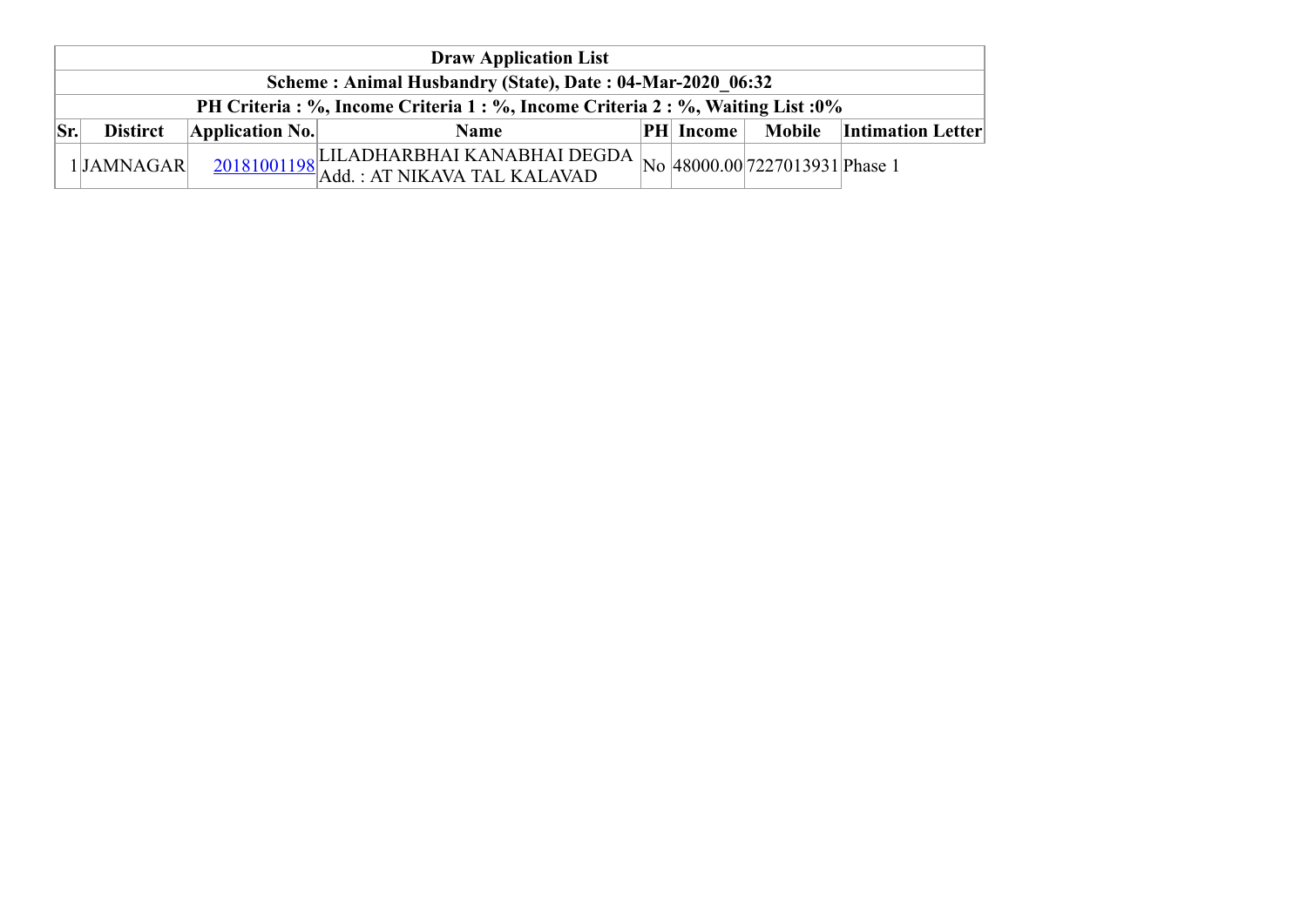|                                                                                  |     | <b>Draw Application List</b>                              |                 |                                                                                                                                                           |  |                  |  |                                 |  |  |  |  |
|----------------------------------------------------------------------------------|-----|-----------------------------------------------------------|-----------------|-----------------------------------------------------------------------------------------------------------------------------------------------------------|--|------------------|--|---------------------------------|--|--|--|--|
|                                                                                  |     | Scheme: Animal Husbandry (State), Date: 04-Mar-2020 06:32 |                 |                                                                                                                                                           |  |                  |  |                                 |  |  |  |  |
| PH Criteria : %, Income Criteria 1 : %, Income Criteria 2 : %, Waiting List : 0% |     |                                                           |                 |                                                                                                                                                           |  |                  |  |                                 |  |  |  |  |
|                                                                                  | Sr. | <b>Distirct</b>                                           | Application No. | Name                                                                                                                                                      |  | <b>PH</b> Income |  | <b>Mobile</b> Intimation Letter |  |  |  |  |
|                                                                                  |     | 1JUNAGADH                                                 |                 | $_{4.1}$ BHARATBHAI GOVINBHAI DHOLAKIYA $ _{\rm No}\, _{\rm 50000.00} $ 8153882065 $ $ Phase 1<br>$\frac{20181001841}{\text{Add.}:AT BARULA HARIJAN VAS}$ |  |                  |  |                                 |  |  |  |  |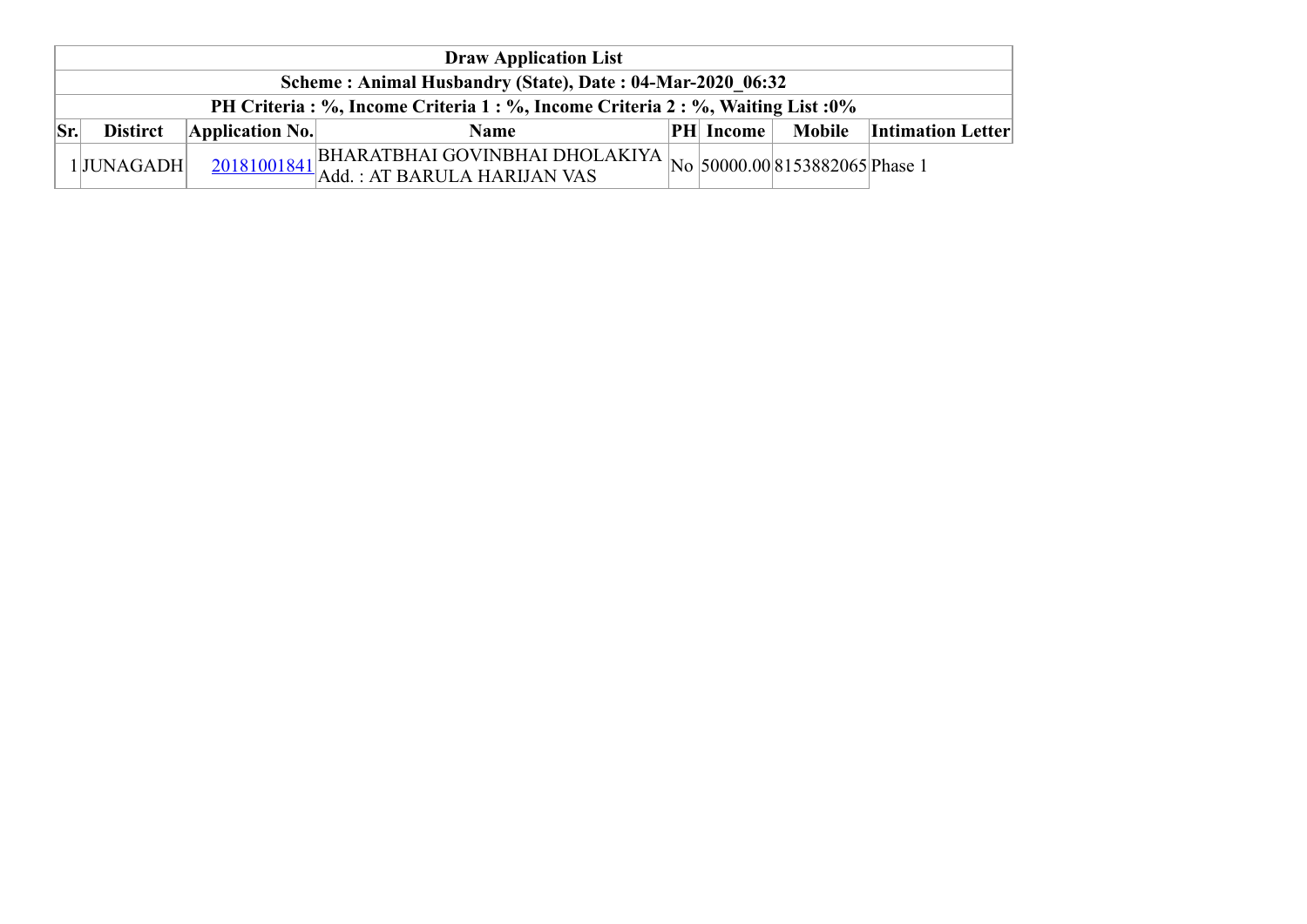|  | <b>Draw Application List</b>                                                     |                                                              |                                                                                                                                                  |  |                  |  |                                 |  |  |  |
|--|----------------------------------------------------------------------------------|--------------------------------------------------------------|--------------------------------------------------------------------------------------------------------------------------------------------------|--|------------------|--|---------------------------------|--|--|--|
|  | Scheme: Animal Husbandry (State), Date: 04-Mar-2020 06:32                        |                                                              |                                                                                                                                                  |  |                  |  |                                 |  |  |  |
|  | PH Criteria : %, Income Criteria 1 : %, Income Criteria 2 : %, Waiting List : 0% |                                                              |                                                                                                                                                  |  |                  |  |                                 |  |  |  |
|  |                                                                                  | $\left \mathbf{S}\mathbf{r}\right $ Distirct Application No. | <b>Name</b>                                                                                                                                      |  | <b>PH</b> Income |  | <b>Mobile</b> Intimation Letter |  |  |  |
|  | $1$ KUTCH                                                                        |                                                              | $\overline{20181001386}$ VIRAMBHAI RANABHAI KANGI<br>20181001386 Add. : 76,INDIRANGAR SOCIETY KOTDA.KOTDA KACHCHH No 20000.00 9537175514 Phase 1 |  |                  |  |                                 |  |  |  |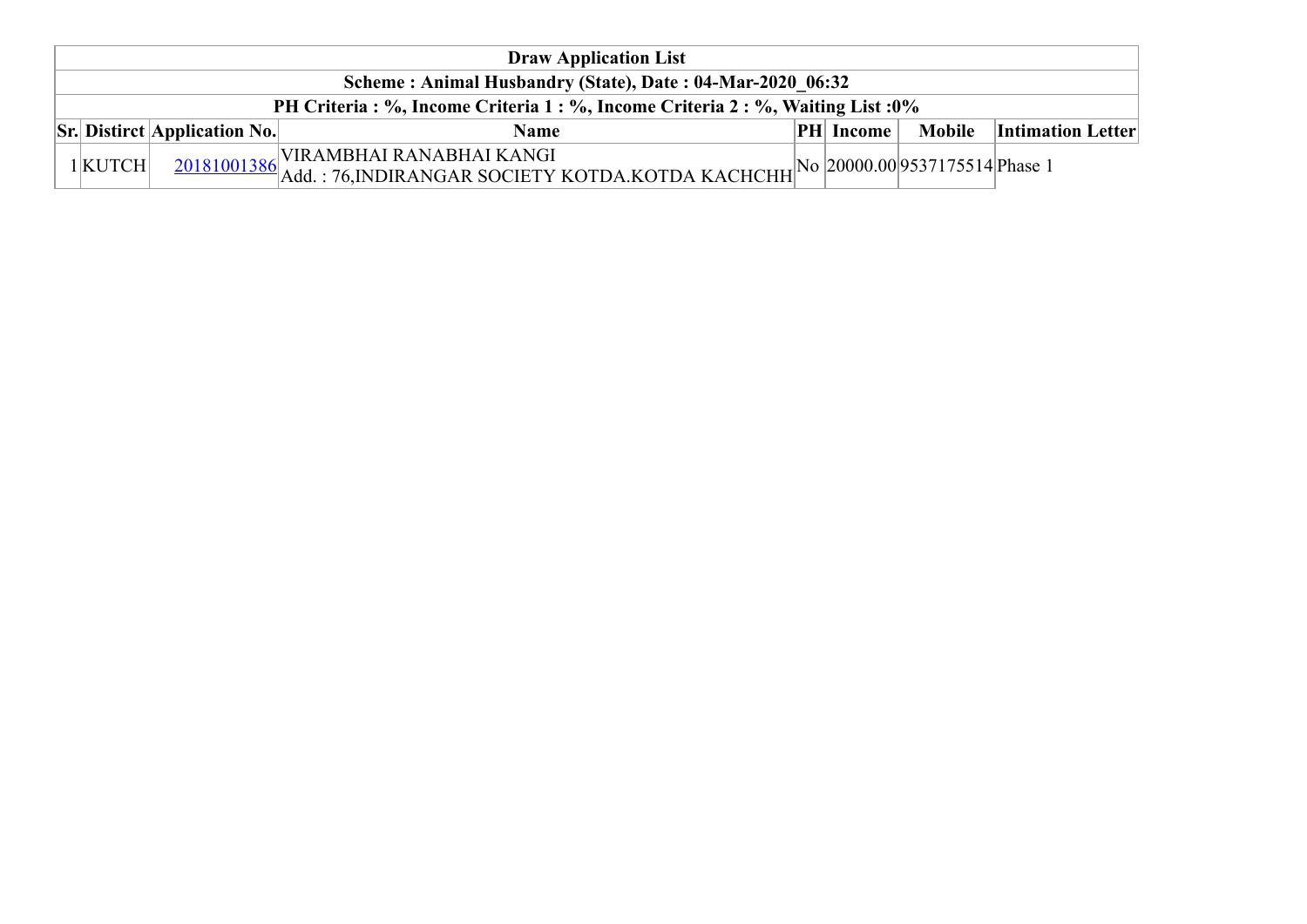|                                                                                  |     | <b>Draw Application List</b>                              |                 |                                                                                      |  |                  |  |                                 |  |  |  |  |  |
|----------------------------------------------------------------------------------|-----|-----------------------------------------------------------|-----------------|--------------------------------------------------------------------------------------|--|------------------|--|---------------------------------|--|--|--|--|--|
|                                                                                  |     | Scheme: Animal Husbandry (State), Date: 04-Mar-2020 06:32 |                 |                                                                                      |  |                  |  |                                 |  |  |  |  |  |
| PH Criteria : %, Income Criteria 1 : %, Income Criteria 2 : %, Waiting List : 0% |     |                                                           |                 |                                                                                      |  |                  |  |                                 |  |  |  |  |  |
|                                                                                  | Sr. | <b>Distirct</b>                                           | Application No. | Name                                                                                 |  | <b>PH</b> Income |  | <b>Mobile</b> Intimation Letter |  |  |  |  |  |
|                                                                                  |     | 1 VADODARA                                                |                 | $\frac{20181001009}{\text{Add.}:}$ VANKAR VAS AT.KANDA<br>Add. : VANKAR VAS AT.KANDA |  |                  |  |                                 |  |  |  |  |  |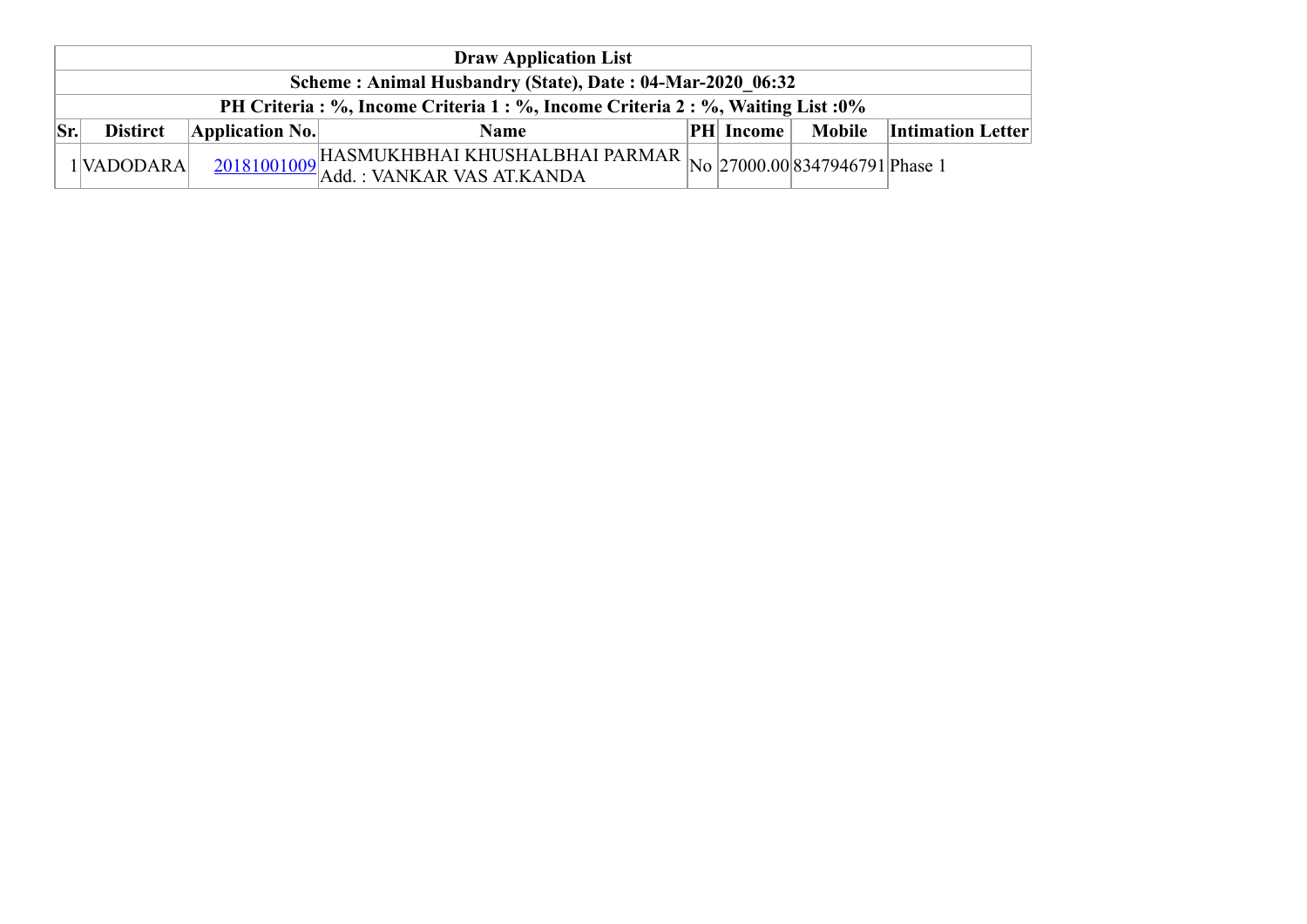|                                                                              |     | <b>Draw Application List</b>                              |                         |                                                                                                                                               |  |                  |  |                                 |  |  |  |
|------------------------------------------------------------------------------|-----|-----------------------------------------------------------|-------------------------|-----------------------------------------------------------------------------------------------------------------------------------------------|--|------------------|--|---------------------------------|--|--|--|
|                                                                              |     | Scheme: Animal Husbandry (State), Date: 04-Mar-2020 06:32 |                         |                                                                                                                                               |  |                  |  |                                 |  |  |  |
| PH Criteria: %, Income Criteria 1: %, Income Criteria 2: %, Waiting List: 0% |     |                                                           |                         |                                                                                                                                               |  |                  |  |                                 |  |  |  |
|                                                                              | Sr. | <b>Distirct</b>                                           | $\Delta$ pplication No. | <b>Name</b>                                                                                                                                   |  | <b>PH</b> Income |  | <b>Mobile</b> Intimation Letter |  |  |  |
|                                                                              |     | 1 MAHESANA                                                |                         | SENDHABHAI JETHABHAI PARMAR<br>$\frac{20181004218}{\text{Add.}: AT AND PO - JAGUDAN, TA AND DI - MEHSANA}$ No $ 15000.00 9723601599 $ Phase 1 |  |                  |  |                                 |  |  |  |